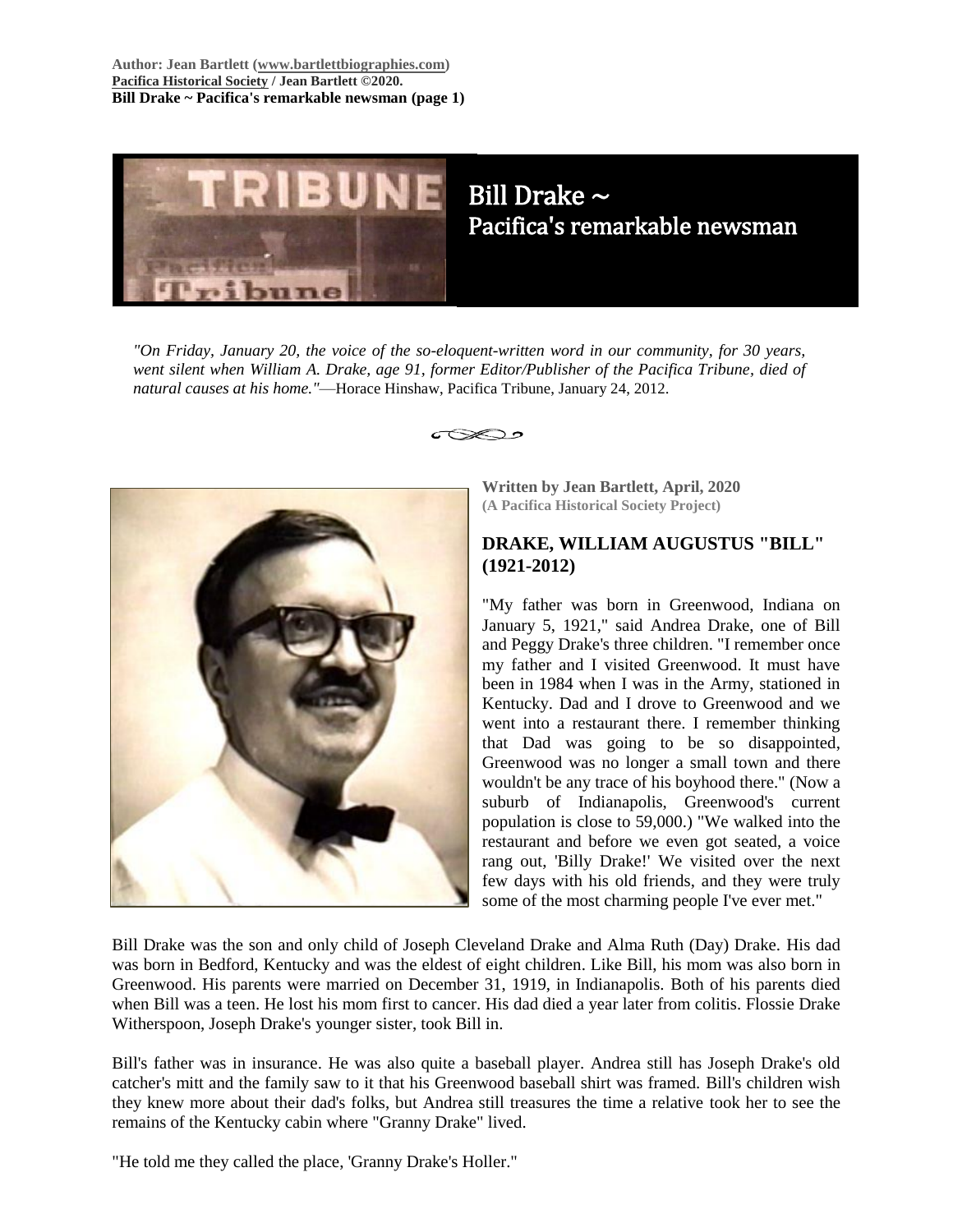

Bill went to Greenwood High School and graduated from Franklin College in Franklin, IN, in 1944.

"He was in the Phi Delta Theta fraternity," Andrea noted, "and because he had a little money he had inherited from his father, he was able to own a car. I think that contributed to his popularity with his fraternity brothers!" (Bill's mom was also a graduate of Franklin College where she had been a member of the Delta, Delta, Delta sorority.)

The Greenwood native caught rheumatic fever twice in his youth and was classified 4F as a result.

"Dad had planned to sign up for the Navy, to be an ensign. My mother told me that he kept his notice from the Draft Board that said he was 4F, on a prominent place on the wall of his apartment. This was to ward off the usual, 'Why aren't you in the military?'

questions. It was really hard on him and was one of the major disappointments of his life."

Advised to move to Arizona for his health, Bill headed southwest with a couple of college buddies. He had worked as a reporter for his hometown newspaper in Greenwood, and got a job in Arizona with the *Tucson Citizen*. One of his assignments sent him to the Tucson Draft Board to interview individuals entering the military service and their families. It was there he met Peggy Bilby.

Peggy was working as a volunteer in the Draft Board office, assisting incoming service personnel. Andrea said she doesn't know where her parents went on their first date or even how many times her dad asked her mom out before her mom said, 'yes.' But she does know when her mom fell in love with him.

"The two of them went for a walk in the desert and Mom's little dog, Tippy Toes, fell into a cactus and had cactus spines all over him. Dad patiently pulled them all out and saved Tippy Toes. My mom told me that that was the moment she decided he was the one."

The couple married on June 6, 1945 in Tucson. Not long after they married, Bill and Peggy Drake moved back to Bill's home state. Bill got a job with United Press, later United Press International, in Indianapolis. Their three children were all born in Indianapolis. The late Kathy Drake was their first born, followed by twins Andrea and Ken. (Andrea is older by 20 minutes.) Bill additionally went on to serve as the UP manager at the *Omaha World Herald* in Nebraska. Then he decided it was time to fulfill a dream – to own, edit and publish a smalltown weekly newspaper. He looked to the trade journals for publication listings.



"My parents were total partners in the decision to buy a newspaper," Andrea remarked. "My dad was the one who actually visited each paper first."

Bill looked at a couple of newspaper candidates in Colorado, one in New Mexico, and then he headed out to Pacifica. Lowell and Alice Blankfort were the owners and co-publishers of the *Coastside Tribune*, which they in turn had bought in 1954 from Arnold Kloppel. When the Blankforts bought the paper, it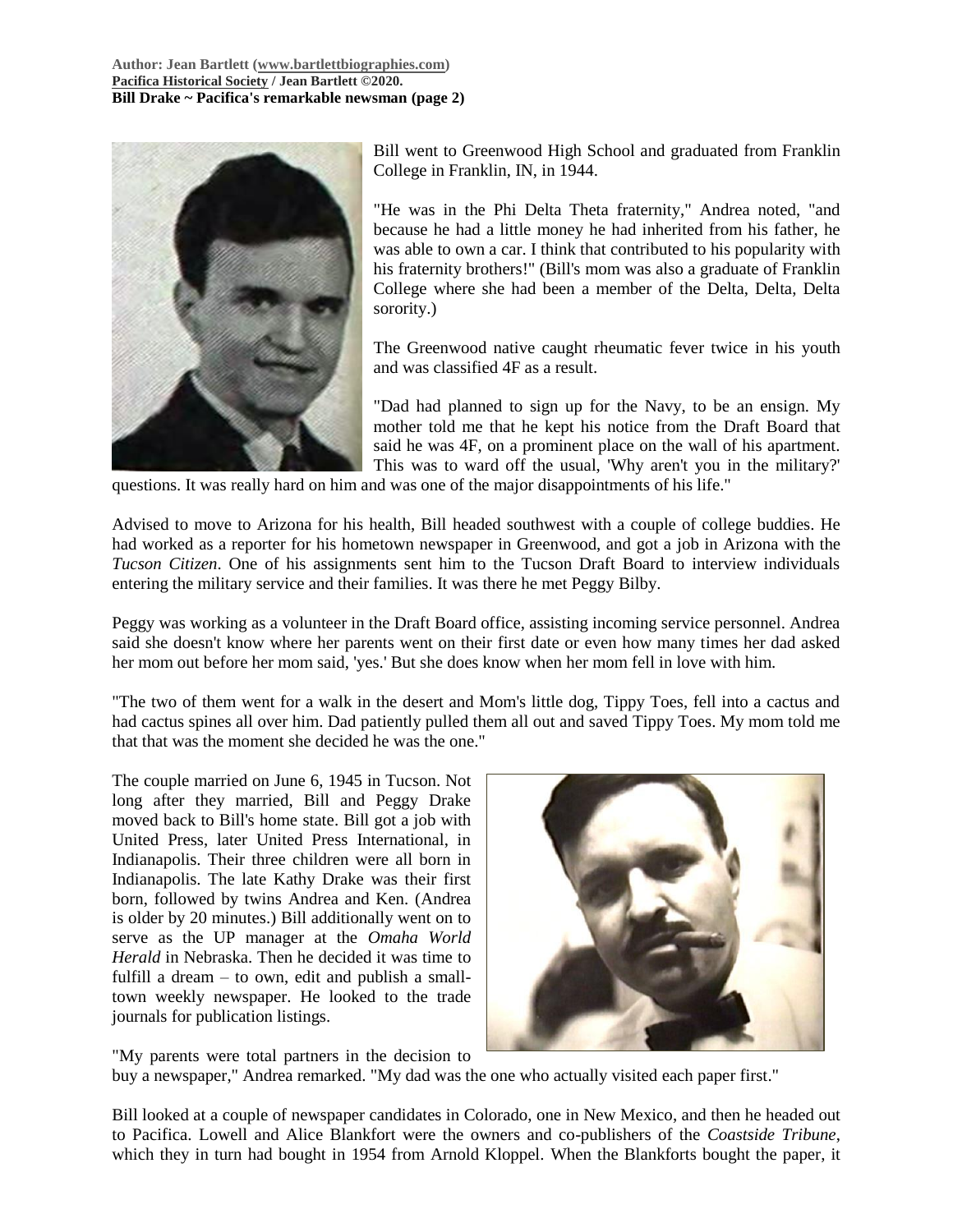#### **Author: Jean Bartlett [\(www.bartlettbiographies.com\)](http://www.bartlettbiographies.com/) [Pacifica Historical Society](http://pacificahistory.org/) / Jean Bartlett ©2020. Bill Drake ~ Pacifica's remarkable newsman (page 3)**

was located in Sharp Park. In 1956, the Blankforts relocated the *Coastside Tribune* to Pacific Manor, where it remained on Aura Vista – renamed Bill Drake Way in June of 2009 – until the paper's current owner closed the doors to a physical location several years back.

"My dad liked Pacifica the most and when my mother came out to see it, she fell in love with it," Andrea said. "When they drove into Pacifica and she saw the view of the ocean from the highway going down into Pacific Manor – that was the moment she approved my father's choice."

So much was new back then. Not only were the Drakes moving to Pacifica to begin a new life, but Pacifica itself was standing on new legs. On November 22, 1957, the nine separate coastal communities of Edgemar, Pacific Manor, Westview, Sharp Park, Fairway Park, Vallemar, Rockaway Beach, Linda Mar and Pedro Point became the City of Pacifica. Without hesitation, the couple renamed their newly acquired business, the *Pacifica Tribune*. According to *Pacifica Tribune* writer Jane Northrop's October, 2014 interview with Lowell Blankfort, the Drakes bought the paper for \$155,000. There were no regrets with that purchase.

Bill often told his family, "I bought the ocean and they threw in the newspaper."



**Bill and Peggy Drake, with their children Ken, Andrea and Kathy, in front of their new and ultimately very successful newspaper. Circa 1959.**

\* \* \*

*"Let me try to memorialize what I think is remarkable about the three decades in the careers of Peggy and Bill Drake,"* said California retired judge and politician Quentin Kopp at the retirement party for Bill and Peggy Drake in July of 1989. *"And that is the fact that they have been able to successfully, and with some degree of prosperity, operate a newspaper in a tightly knit community and to survive, not only physically–because some of those Letters to the Editor are quite intimidating–but also economically. That's not easy to do. It is a heck of a talent, individually and collectively, to be able to provide that kind of service with ever-increasing respectability in a community that is known for its strong feelings about all kinds of subjects. We ought to reflect on that as we pay honor and tribute to owners Peggy and Bill Drake."* (Source: Pacifica Historical Society *Footprints of Pacifica* Episode No. 60, "An interview with Bill Drake.")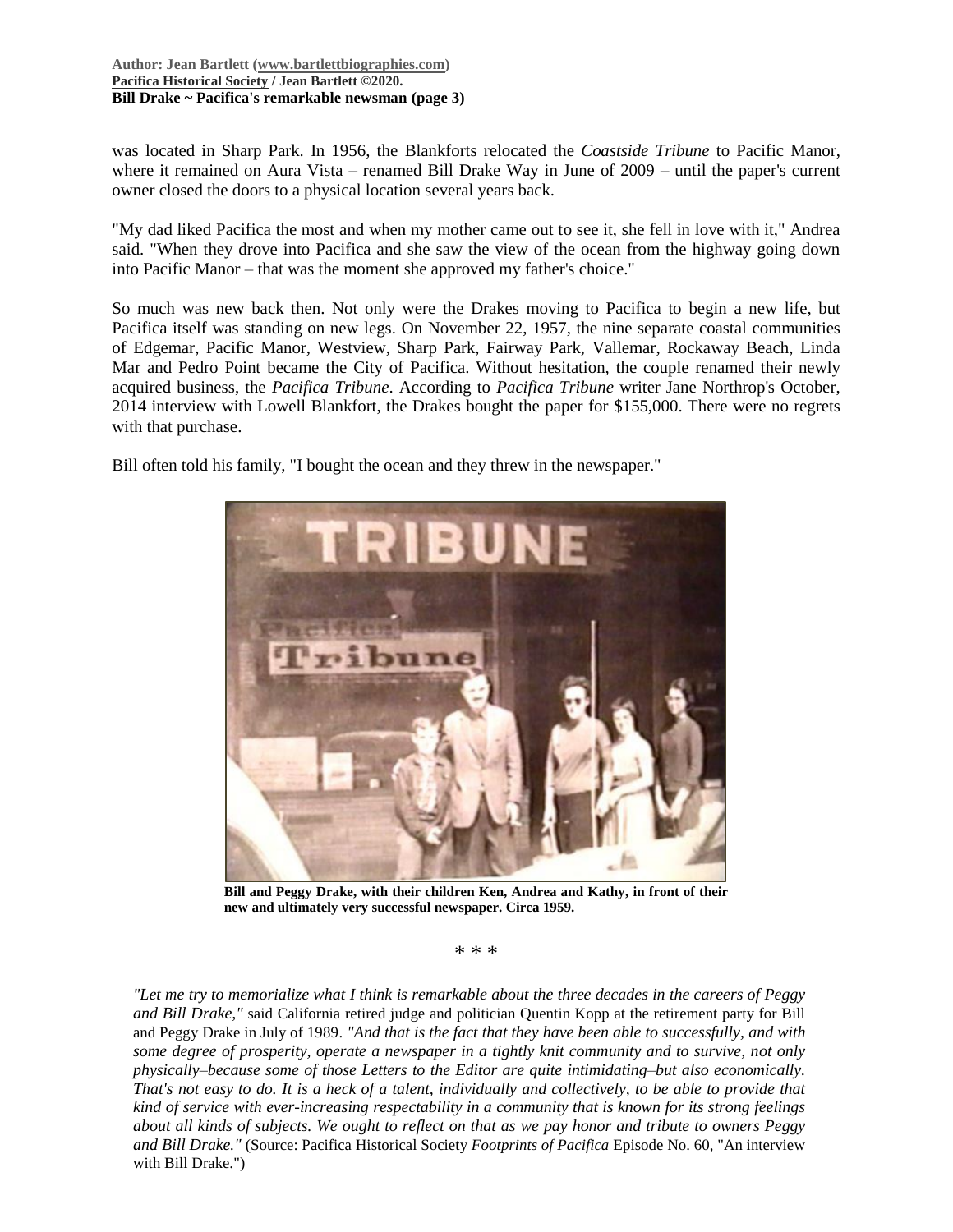"When Bill purchased the *Tribune* in 1959, Pacifica was in its infancy," said Horace Hinshaw, whose own relationship with the paper began back in 1969, when Bill hired him for a part-time sports editor job. (2020 is Horace's 51st year of writing for the *Tribune* and he's still writing sports. A *Tribune* legend, Horace additionally served as the paper's managing editor from 2014 until 2017.) "Over those early years, it was the *Tribune* that kept our residents informed on the civic matters of the young community. Bill always said that it was local news that was important for the readership. He made sure that the community was kept abreast of weekly events, albeit not all times were positive news. There were times his editorials upset people. But he maintained his 'just the facts' approach to reporting the news."

"Bill Drake was the *Pacifica Tribune*," Horace went on to say. "He wrote the story, took the photographs, sold the advertisements, and, on occasion, delivered a missed paper. He covered accidents, disasters, political meetings and even birthday parties. He even got his hands dirty with ink in the early years of the *Tribune*, when printing presses were used to print the paper. In the process, he lost notebooks, film and a lot of sleep, but never his sense of humor."

Like Horace, Bill was an avid sports fan.

"He wanted to be sure our local youths got their names and activities in the paper and I wanted the same thing," Horace noted. "The only time Bill and I ever clashed was me wanting more space weekly for the sports. It was a friendly discussion. Bill normally let me have my way. He was a great boss, but an even greater friend."



**Pacifica Tribune sports editor Horace Hinshaw, left, interviews his friend and former boss Bill Drake on** *Footprints of Pacifica* **Episode No. 60, filmed in 2009.**

\* \* \*

"When we first moved to Pacifica, we rented a house on Perez in Linda Mar," Andrea said. "Then my parents bought a house on Crespi Drive, just a few houses above Oddstad Park. Eventually we moved to a new house on Barcelona Drive in Linda Mar. My sister, brother and I, graduated from Terra Nova High School and all of us worked at the paper. I worked there off and on, answering phones, proofreading, etc. Ken was one of the earliest sports writers for the paper. My sister Kathy worked there for several years and was invaluable as an editor and reporter. She learned her trade as a journalist from my father. I used to love listening to them talk about the *Tribune*."

Along with co-publishing the Wednesday weekly with her husband, Peggy Drake also wrote a column. It was truly a family-run business.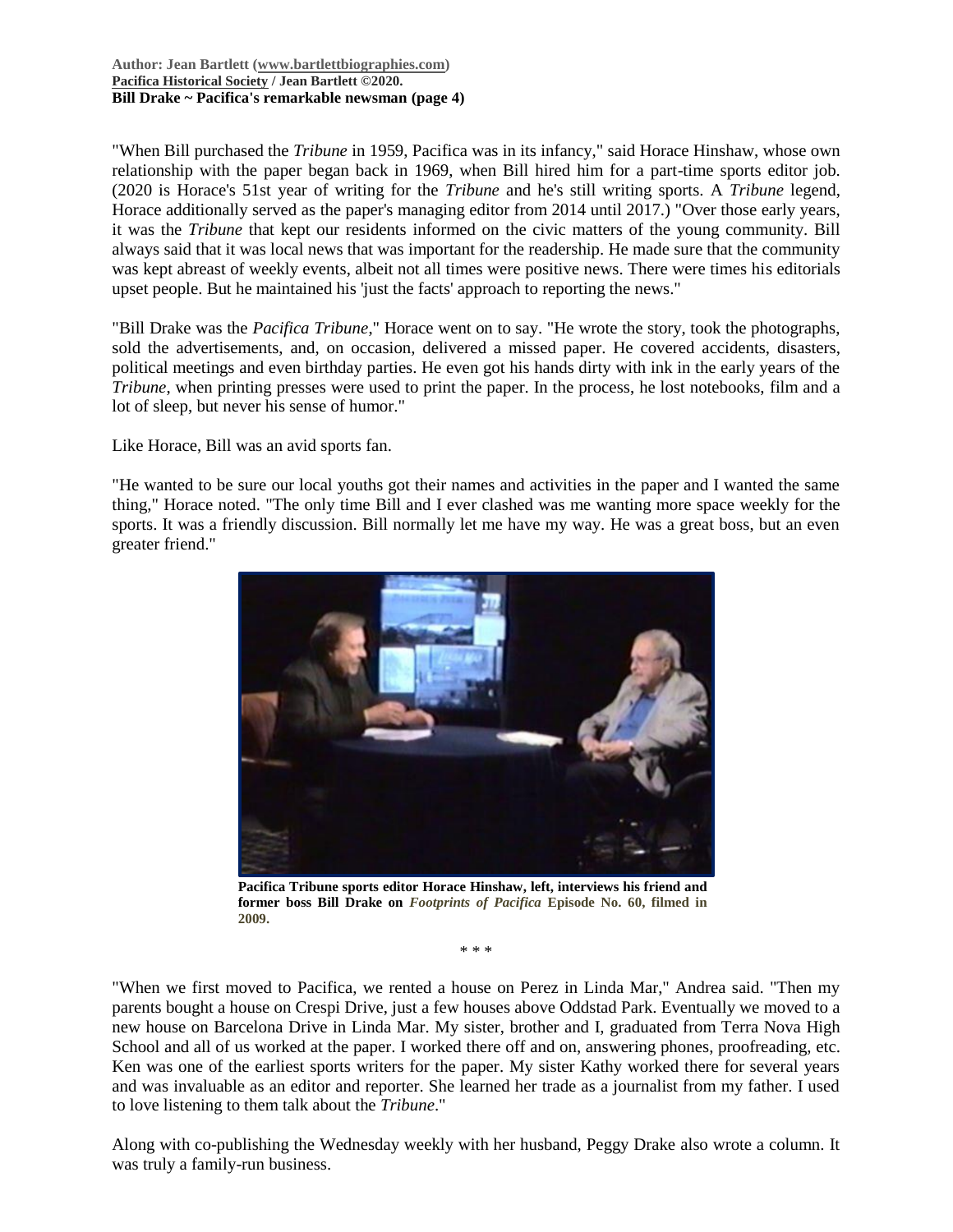#### **Author: Jean Bartlett [\(www.bartlettbiographies.com\)](http://www.bartlettbiographies.com/) [Pacifica Historical Society](http://pacificahistory.org/) / Jean Bartlett ©2020. Bill Drake ~ Pacifica's remarkable newsman (page 5)**

One of the earliest friendship's Bill and Peggy established in Pacifica was with Yvonne Lorvan. Yvonne moved to Pacifica with her family in 1961 and met Bill shortly thereafter at a Pacifica Democrats meeting. He was covering it.

In today's Pacifica, lots of people know Yvonne. She has been an active volunteer in a number of nonprofits. She has served as the past treasurer of the Pacifica Library Foundation, was a board member of Pacifica Performances and the longtime treasurer for Pacificans Care. She is currently still active with: the Pacifica Branch of AAUW (American Association of University Women) serving as their longtime treasurer, and is also a past president; she is a past president and past treasurer of Rotary Club of Pacifica; and she is an advisory board member with the fundraising and governance committees of the Pacifica Resource Center. However, what many current Pacificans don't know was that Yvonne wrote a weekly column for the *Tribune* back in the 1960s.

"I wrote the 'Pacifica People' column, a weekly 20-column-inches piece and received the phenomenal income of \$5 per week," she recalled with a smile. "The column was a collection of odds and ends of what locals were doing such as: having relatives visit, having a new baby, their children were having birthdays, there was a new pet in the family – interesting things that people and their kids were doing."

Bill, who also went by WD in the office, taught Yvonne to listen to the police calls when she was at the *Tribune*.

"If there was no reporter handy, I was to hurry to the location mentioned, take careful notes and bring them back to the office – ASAP!" Yvonne said. "Bill taught me how to type up my column on speciallysized sheets of paper for the typesetters and to put -30- at the very end. In those days there was a huge press under the floor of the *Tribune* office and it was always an exciting place. Paul Azevedo (*Paul's much-anticipated Tribune column ran from 1976 until his death in 2004*) was in and out often in those days, always working on either a story or on the paper's 'morgue' where he kept the news on specific people or events in labeled files. Those were the days!"

As Bill wrote and delivered the news about the community he lived in, Yvonne said he always kept a calm, professional manner.

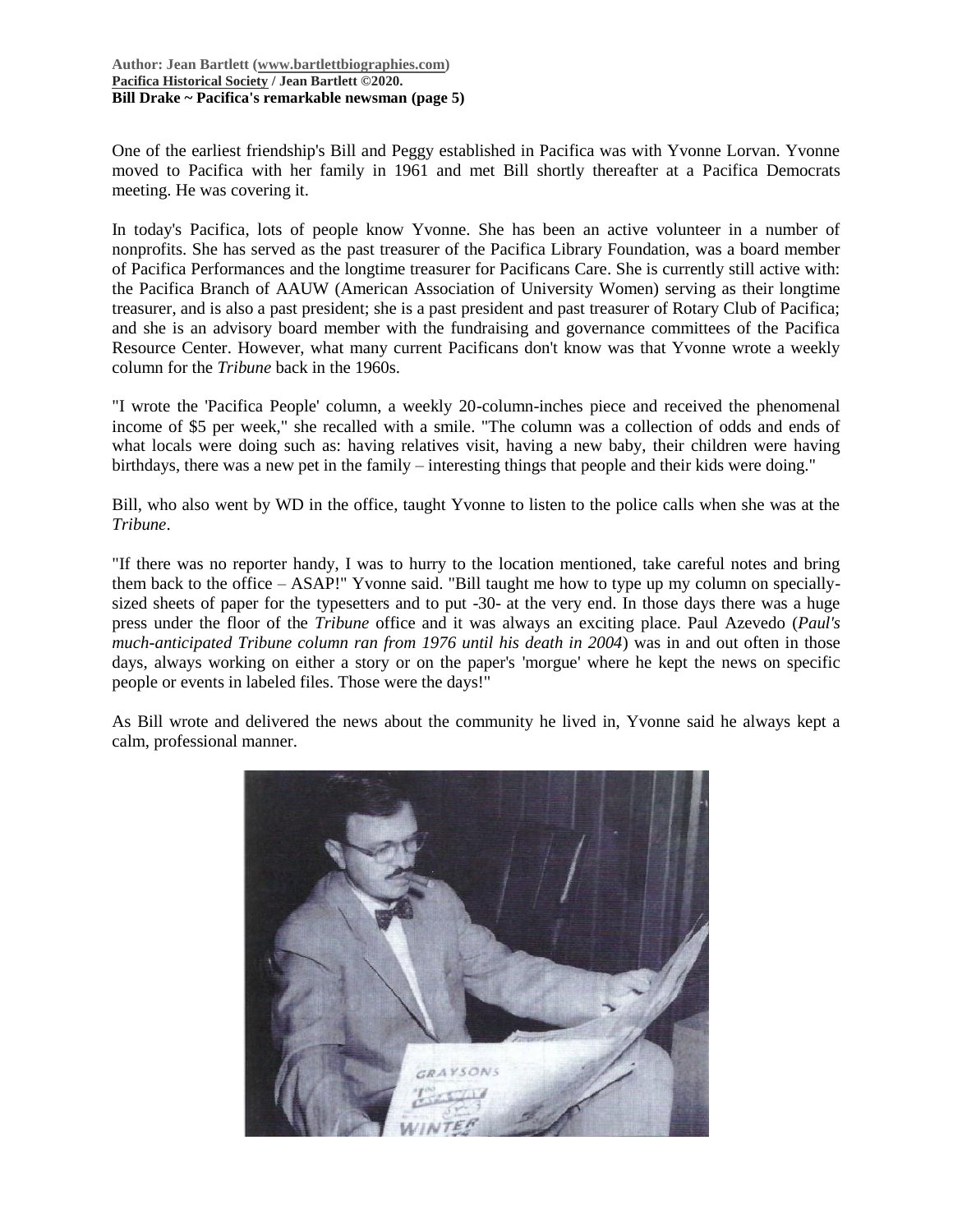"Bill dressed in a suit with his signature bow tie at all times – well, there was one time," Yvonne said. "However, Bill was never seen, no matter the event, without his trusty journalist's notebook and pencil. The notebook was exactly the size to fit into the palm of his hand with wide-spaced lines. His pencil was a fat one, like kindergartners use. It was always sharp and the graphite was dark grey against the white paper. He had his own method of taking notes quickly. Sometimes it looked like a form of shorthand. Other times he carefully spelled out things one letter at a time, particularly people's names or the location of where something was happening."

What does that mean…'well, there was one time?'

"One time Pacifica was having a parade on Linda Mar Blvd.," Yvonne laughed. "It may have been a celebration of its 50th anniversary of incorporation. Bill arrived casually dressed, as we all were. But I was shocked to see him, 'out of costume,' no bow tie!"

Hastily, Yvonne made her friend an origami bow tie out of a crisp dollar bill.

"I fastened it to his shirt collar with a bobby pin and said, 'There! Now you are really Bill Drake!' He gave me that sweet grin and we joined the marchers."

Yvonne stopped writing for the *Tribune* when she was given a scholarship to Mills College and spent several years studying in the East Bay. But her friendship with Bill and Peggy was lifelong.

"Bill and Peggy were devoted to Pacifica. One of the rules of the *Tribune* was that all the news was Pacifica news and even though it was difficult to maintain the level of ad income, Bill insisted that he would support only Pacifica businesses. He did accept business legal notices from neighboring communities, but even at the end of his ownership of the paper he adhered to his rules.

"I dearly miss Bill and Peggy. They were a vital part of the community and there will never be any like them, certainly no one could replace them."



**In 1962, Bill Drake, Pacifica's first mayor Jean Fassler and Jean's husband Joe Fassler visit at a local event.**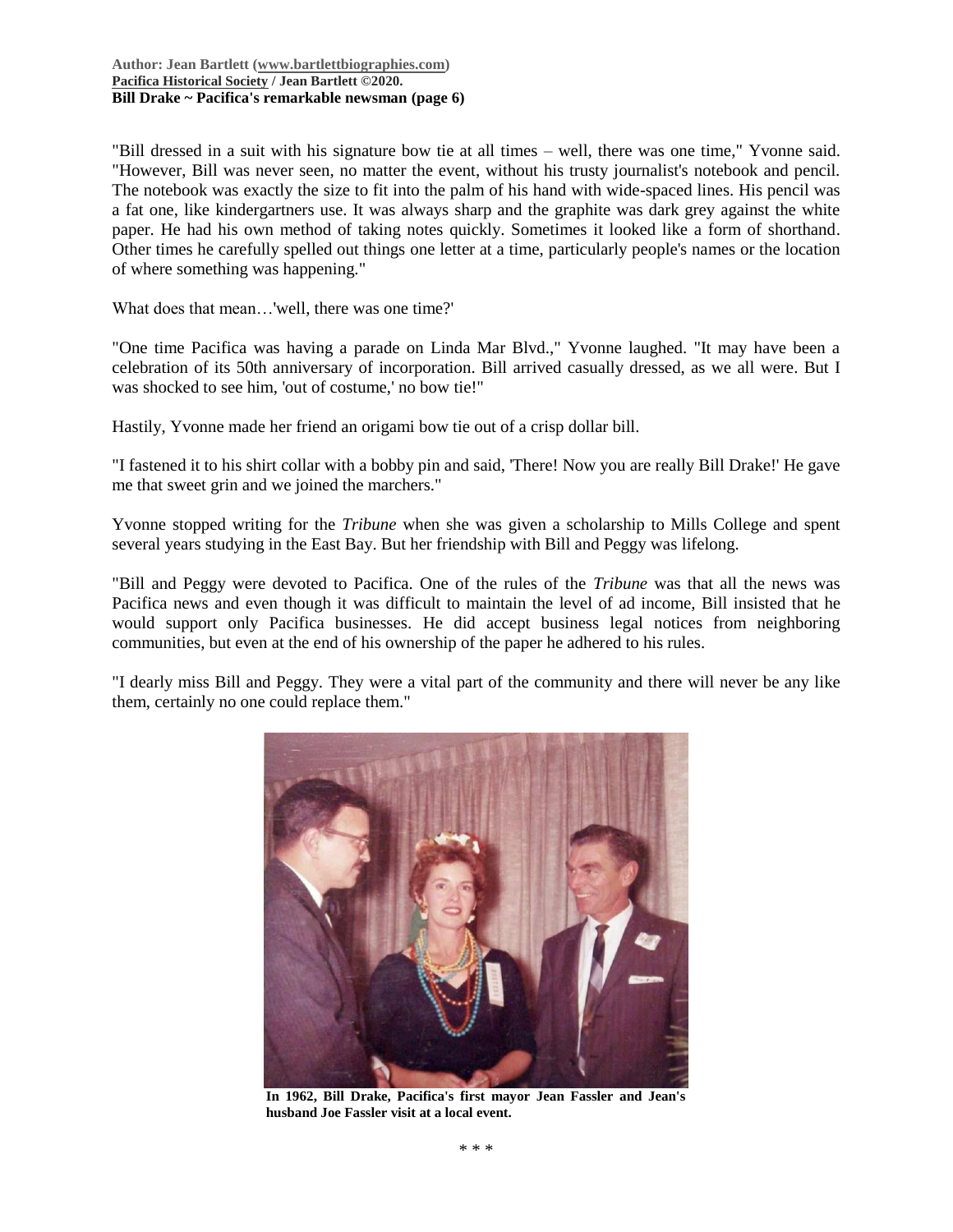Between October 10 and October 14 of 1962, the Pacific Coast, from central California to British Columbia, was battered by winds reaching hurricane force and rainfall amounts broke records. In the Santa Cruz Mountains, daily catches of more than 13 inches were reported. The subsequent runoff also broke records. In the Bay Area, the City of Oakland was temporarily cutoff to the outside world as mudslides and floodwaters closed access roads and streets. Pleasant Hill, Walnut Creek and Concord were also encircled by floodwaters. In Pacifica, more than 200 people were evacuated due to rushing water and mudslides. In the back of Linda Mar, debris poured down from San Pedro's valleys inundating Frontierland at the north fork of San Pedro Creek, and John Gay's Trout Farm at the south fork of the creek. In the western area of Linda Mar—at the Linda Mar Shopping Center and in the Anza-Arguello neighborhood—water levels reached 5 feet. And as the rain poured down, and after it calmed, newsman Bill Drake wrote the story.

*"The flood damaged 85 homes and 5 businesses in the shopping center and destroyed the Trout Farm and Frontierland. In less than an hour, water and mud crumpled the farm's metal fish rearing tanks, filled in the pond and the creek channel, and killed over 25,000 young fish, many of them being spread over the meadows just downstream from the farm. Frontierland was almost wiped off the map. Mud flowed into stables, forcing the evacuation of horses, and filled the riding ring with so much mud that the once chesthigh fence could easily be stepped over. Ten tons of hay was washed away and the owners were left looking for people to board the park's horses. Fortunately, no one was killed or seriously hurt by the mud and water. Some residents blamed the city for not cleaning out storm drains, providing better drainage or building better pumps, while others attributed the flood to an 'act of God.' Everyone agreed, however, that the storm produced an unusual amount of rain."*

In 1972, floods came again to the Linda Mar Shopping Center/Anza-Arguello neighborhood, despite dedicated improvements by Pacifica's Department of Public Works. (The area is the site of the former Lake Mathilda.)

*"But this time the damage was not nearly as bad as the 1962 flood,"* the *Pacifica Tribune* reported*, "with only a half dozen homes being flooded on Anza Drive, and damage estimates to homes and businesses did not exceed \$100,000."*

On January 4-5 of 1982, storms dumped a deluge of rain in the Bay Area and Linda Mar was again devastated. Pumping stations were overwhelmed. Linda Mar Shopping Center became "Lake Linda Mar" and teens took to it on rafts and boats.

*"Floodwaters surging through San Pedro Creek seriously damaged the Adobe Drive Bridge and destroyed the Peralta Road Bridge,"* the *Pacifica Tribune* reported.

This 1982 Northern California "killer storm" closed the Golden Gate Bridge, and created mudslides in the counties of Marin, Santa Cruz and San Mateo. In the back of Linda Mar, three children were killed when a flow of debris soared down the hillside, pushing a neighbor's house off its foundation and into the children's home on Oddstad Boulevard. Where Oddstad meets Rosita Rd., a 3-foot pile of debris thrust cars aside until it came to a halt at the end of the street. Four Pacifica homes were destroyed, 300 were damaged and 60 businesses were damaged. Recovery costs climbed into the millions.

With three major floods in three decades, some Pacifica residents questioned the safety of houses built in these mud-slide-prone areas. A month after 1982's "100-year storm," Bill penned the following.

*"It's a new kind of shadow for Pacifica as residents there protect their homes from a frightening menace hidden somewhere in the skies and the hills. They are the very same soft and scenic hills that helped attract us all here in the first place, and which now, as one Pacifican put it last week, 'have seemed to turn upon us.' Should Pacifica collectively have a guilty conscience? Did this city, just moving into its 25th year as a corporate entity, do something wrong, or fail to do something, that could have prevented the*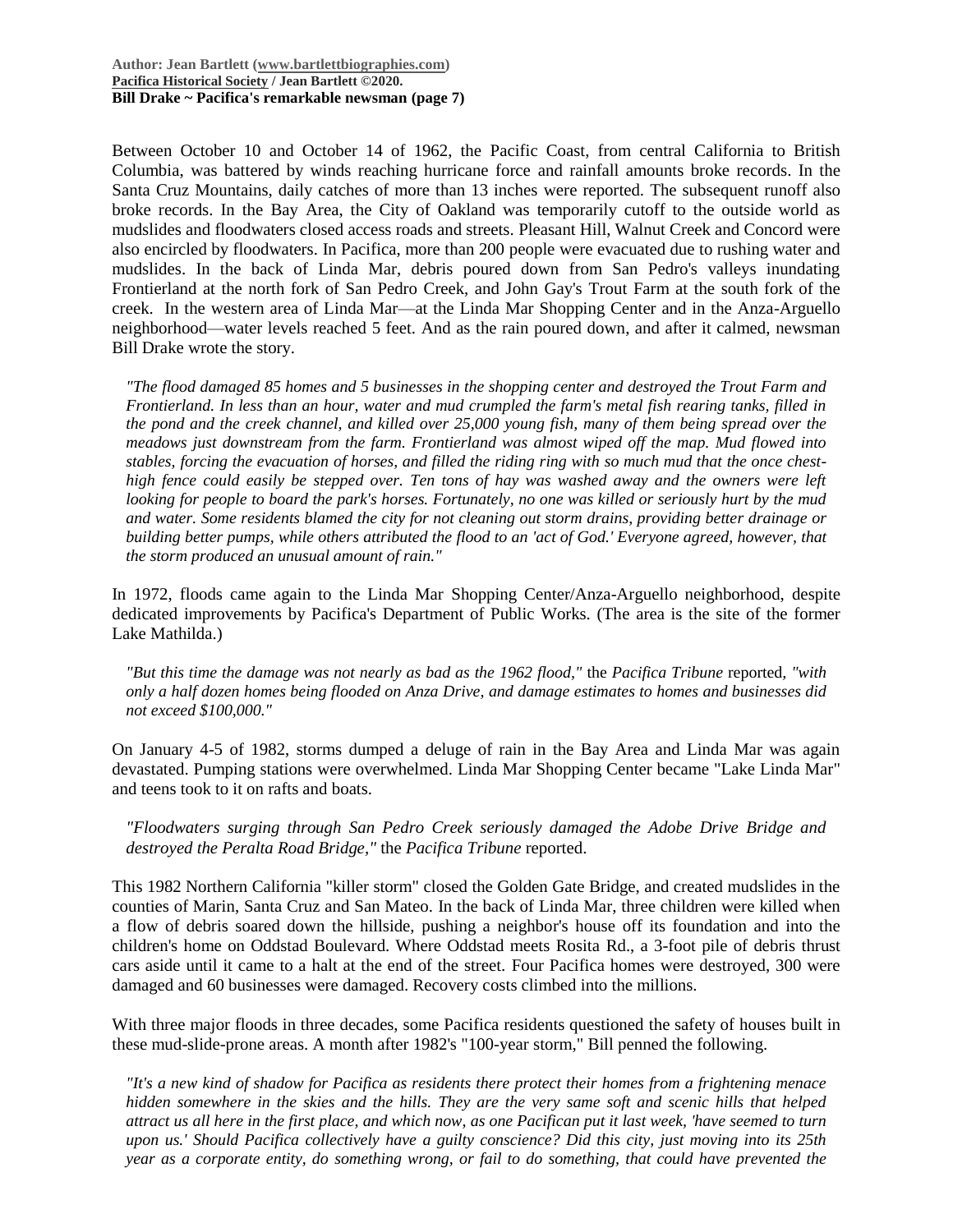**Author: Jean Bartlett [\(www.bartlettbiographies.com\)](http://www.bartlettbiographies.com/) [Pacifica Historical Society](http://pacificahistory.org/) / Jean Bartlett ©2020. Bill Drake ~ Pacifica's remarkable newsman (page 8)**

*deaths of three children in a crushed home? Why did Anza Drive suffer for the third time in three decades a damaging flood?"*

\* \* \*

Throughout the years Bill gave Pacificans their *Pacifica Tribune*, he was honored with a number of California Newspaper Publishers Association General Excellence awards. But perhaps no award meant more to the publisher then the award he received from the CNPA in 1963 for his reporting of the 1962 flood.

"When my parents went to the California Newspaper PA Award Ceremony, the awards for various categories—best editorials, photography, etc.—were presented in a set order, with daily papers over a certain circulation presented first, then daily papers with lower circulation next, then weeklies, etc.," Andrea said. "So when it came time for the Best Spot News Coverage Award to be presented, my parents were surprised when the *Tribune* was named first. They thought that for some reason the award for the best weekly in that category was being presented first. Then the runner-up was announced – the *Los Angeles Times*. I believe that that was one of the happiest moments in my parents' long and happy partnership, both in marriage and in journalism."

The *Tribune's* first place award, which outstripped all of the State's other newspapers, both daily and weekly, was for Pacificans simply a reflection of what they already knew—Bill Drake delivered firstclass journalism for his community. For instance, he understood that sports coverage in Pacifica was not about Bay Area teams such as the San Francisco Giants or the Oakland Athletics, or the San Francisco 49ers or the Oakland Raiders; it was about the situation on the field in Pacifica. He was dedicated to comprehensive local coverage.



"For 25 years the biggest sporting event in town was the playing of the Anchor Game featuring Terra Nova's and Oceana's football teams," Horace noted. "In 1962, Bill and then sports editor Joe Grasso, created the friendly crosstown football rivalry with the winner taking home a 100-pound anchor that supposedly they had found washed up along the beach shore. The tradition continued until 1990 at which time Oceana High School was restructured, eliminating football. In 1986, Bill was guest of honor at the 25th anniversary game."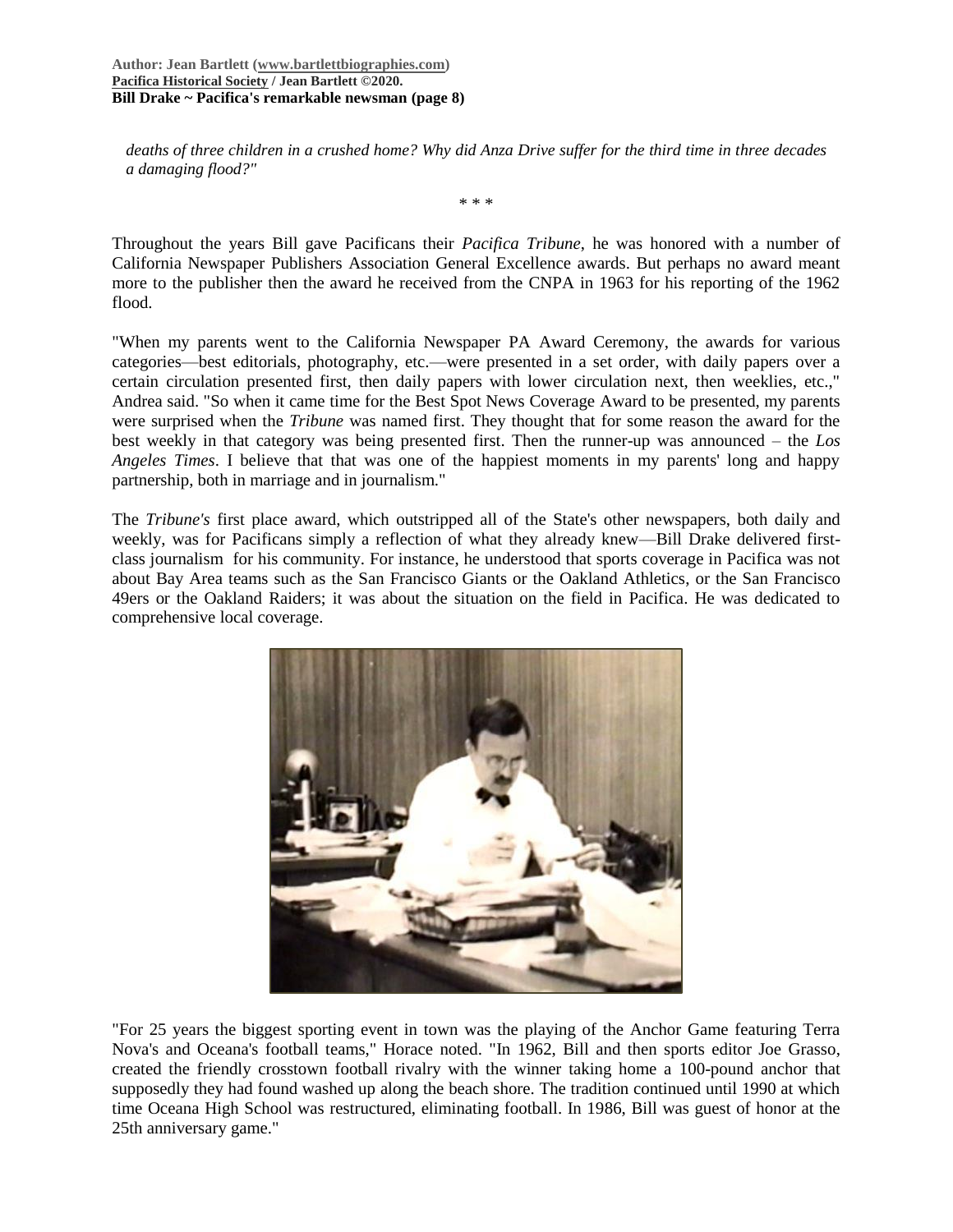(The Pacifica Historical Society notes that the 25th anniversary of the Anchor Game was celebrated with 4,000 spectators in attendance. The Oceana Sharks beat the Terra Nova Tigers, 48-13.)

Bill had a passion for sports and he was a great admirer of major league baseball.

When he was a kid, he met Babe Ruth and Lou Gehrig. When he was UP manager at the *Omaha World Herald* in Nebraska, he also met a number of baseball stars.

"My dad was a great fan of the Oakland A's during the time when they were the best team in baseball," Andrea remarked. "It gave him great satisfaction to watch a well-played game. I've often told people that my father was a true sports fan – he would rather watch a good game that his team lost than watch a blowout that his team won. The last game that he saw was a Giants game on July 10, 2009, when Jonathan Sanchez threw a no-hitter against the San Diego Padres, 8-0. I don't know if Dad understood that it was a no-hitter, his dementia was setting in, but he clearly knew he was at the ball park, watching a baseball game, and he enjoyed it thoroughly. When you went to a ball game with my dad, you never needed to take a radio with you – all you had to do was ask him what was going on and he always knew."

Bill Drake was also known for giving aspiring journalists and photographers a chance to enhance their skills as reporters in his paper.

"Many young journalists can show that their first byline story/photograph appeared in the *Pacifica Tribune*," Horace said.

There were also occasions when Bill recognized that the best reporting on a story might come from a community member with no particular reporter aspirations. This leads to the tale of longtime Pacifican and retired educator Erika Rigling.

"I first met Bill when his wife Peggy was a member of AAUW," Erika said. (Erika is a longtime member of the Pacifica Branch of AAUW, 50 years, which includes serving as President four times in four different decades. She has also served as President and Vice President of the Pacifica Historical Society, and is the pen behind the Historical Society's newsletter.)

Erika and Bill got better acquainted during the Laguna Salada Union School District–now the Pacifica School District–teacher strike of 1975, which began in April of that year. Jim Brien was the LSUSD Superintendent and Erika was Bargaining Chair for the teachers.

"I sat down in Bill's office and confronted him with the issue that newspapers were supposed to print both sides of any issue," Erika recalled. "He listened to my argument and agreed, and from then on asked me, or our president, to comment on what was going on from the teacher point of view. I always respected him for that."

Erika's own foray into journalism took place during several NASA (National Aeronautics and Space Administration) events. The first took her to the Apollo Mission Control Center at the Johnson Space Center in Houston. It was July of 1975 and the event was the Apollo-Soyuz Test Project.

The Apollo-Soyuz Test Project was the first international manned space mission, involving the docking of an American Apollo spacecraft with a Soviet Soyuz spacecraft. Its origins date back to May of 1972, when President Richard M. Nixon and Soviet Premier Alexei Kosygin signed an agreement to rendezvous and dock an Apollo Command/Service Module with a Soyuz vehicle. In September of 1974, Soviet flight crews traveled to the JSC to familiarize themselves with Apollo systems and to practice crew transfer procedures. Several months earlier, American flight crews traveled to Moscow for similar training. Erika's 1975 summer vacation plans took her to Houston.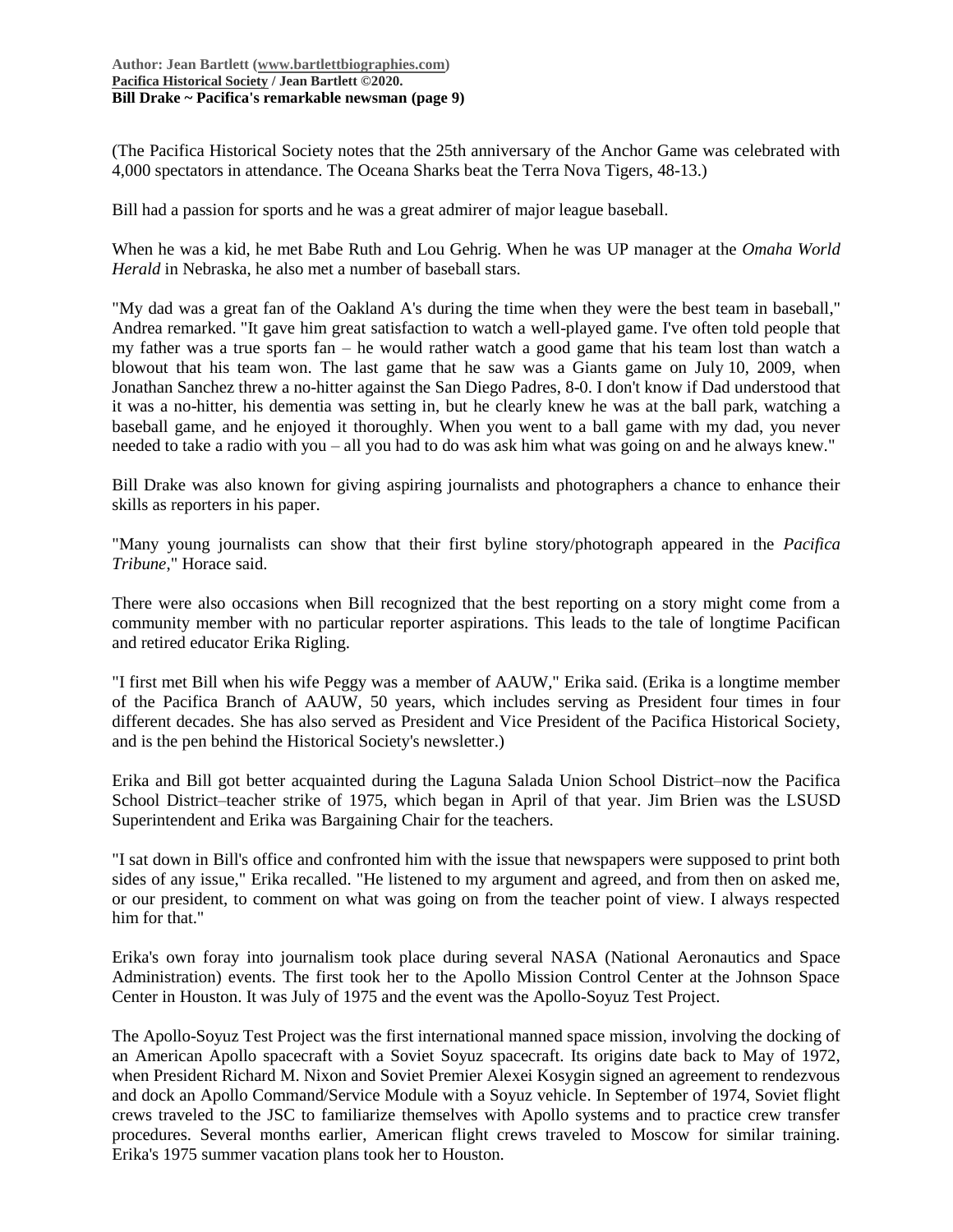"Unbeknownst to Bill, to get into the press briefing in Houston, I claimed I was a reporter for the *Pacifica Tribune*," Erika laughed. "After hanging out in the press room for a few days, and being invited to use one of their typewriters, I was confronted by a reporter from the *Los Angeles Times*, who alerted me that the *Tribune* and I would be mentioned in Monday's paper in Los Angeles.

"Worried that I would be 'outed' and that Bill would be upset, I phoned him to let him know what I had done. His response, 'just make sure you get your film and story in as soon as you get back!' and he made room on the front page of the next paper."

Erika additionally polished out a *Tribune* story on NASA's Viking Mission to Mars, the summer of 1976, as well as a story on the first shuttle approach and landing test in the summer of 1977, via the Dryden Flight Research Center in Edwards, CA, and the neighboring desert in Lancaster.

"Pacifica was lucky to have Bill Drake."

Did Bill ever relax?

"His family, the *Tribune* and baseball were his life," his daughter Andrea said. "He loved them all. But he did enjoy walking on the beach. The beach was his favorite thing about Pacifica and probably the only exercise he ever got. He was also very fond of cats. Over the years he had a lot of cats and he taught us all to love cats as well. The first cats I know of were ones my parents owned in Omaha: Fabian, Yumyum and Nankipoo. We lived on a quiet street in Omaha so the cats could run free all day. Dad hated keeping cats inside when they wanted to be free, so he frequently had to clean up the dead rodents and birds the cats dragged in.

"I don't know that he had any cats as a kid. The only pet he ever mentioned was a stray dog that he found on a cold rainy night when he was at his father's insurance office in Greenwood. His dad let him keep the dog and they named it Henry. Henry was eventually run over by the Interurban, but he was a successful pet in that his owner remembered him fondly for decades after. When Dad and I visited Greenwood, he showed me the corner where he found Henry, and we joked about opening up a bar there and calling it 'Henry's Corner.'"

Chris Hunter – Chief of Staff to San Mateo County Supervisor Don Horsley, and former Editor and Publisher of the *Pacifica Tribune* (he came on board the *Tribune* in 1990 and stayed 17 years) – agrees that the *Pacifica Tribune* was Bill Drake's life.

"He probably shouldn't have sold when he did," Chris said. "He was unhappy after selling the paper. Folks are often advised to bolt when they sell a family newspaper. It's not unique to Bill. He knew that. He lived for the deadline!"

Chris said he and Bill would get together now and then for a few beers. Out of that came their collaborative effort, with the Pacifica Historical Society, **Pacifica (Images of America: California)**, Arcadia Publishing, 2002. The book is an informative tribute to Pacifica, its history and its residents from resident authors who genuinely love their town, quirks and all.

"What do I miss about not being at the *Tribune*?" Bill told Horace during their 2009 *Footprints* interview. "I miss the whole show, the idea of creating the content every week and getting it done."

Bill sold the *Tribune* in 1989, primarily due to the health of his wife. More than three hundred people attended a dinner to honor the Drakes and all they had done for Pacifica. Drake celebrants included: Pacifica residents, Pacifica business people, colleagues, employees and numerous dignitaries including: Pacifica's entire City Council; several San Mateo County Supervisors; California State Assemblywoman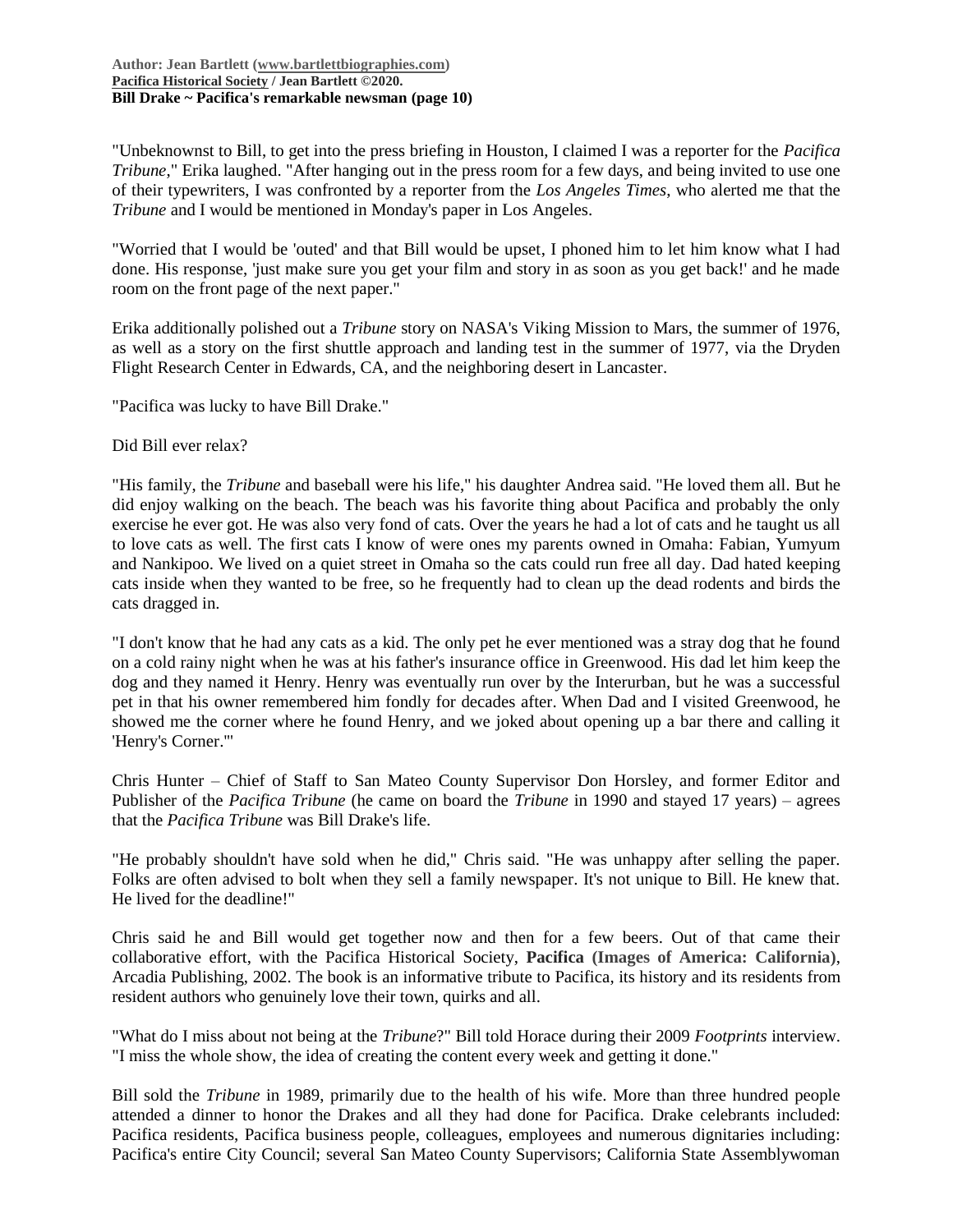Jackie Speier (now U.S. Congresswoman Speier, CA-14); retired judge Quentin Kopp and former Pacifica Councilwoman and three-time Pacifica Mayor Grace McCarthy.

Along with thanking the publishers for their first class reporting, which sometimes meant "sacrificing the scoop for the good of the town," Grace also thanked Bill and Peggy for their 1970 journey to Os de Balaguer, province of Lleida, in Catalonia, Spain – the birthplace of explorer Captain Gaspar de Portolá. (Portolá is the leader of the expedition responsible for the European discovery of San Francisco Bay, which was sighted on November 4, 1769 from Pacifica's Sweeny Ridge.)

On that 1970 journey, Bill and Peggy Drake joined Leslie O. Merrill, then San Mateo County Historical Society director, and six members of the director's family, to travel to Portolá's birthplace and the towns where he had lived. Appointed by California's Governor Ronald Reagan as an official representative of California to Spain, Mr. Merrill and his California envoy were welcomed by Spanish officials.

Grace McCarthy said, "Peggy and Bill, my appreciation includes, but is not limited to, your great representation of Pacifica in 1970 when Spain had the first celebration on Portolá. You were our first official visitors to our sister city in Spain. Peggy spoke beautiful Spanish and Bill kept quiet in Spanish!"

July 28, 1989 was then designated as Peggy and Bill Drake Day in the City of Pacifica and the packed house burst into applause.

Andrea said the affection showed for her parents at their retirement gathering was extremely touching and it really let them know just how much their *Pacifica Tribune* had meant to their community.

Bill was not much for joining local organizations during his tenure with the *Tribune*, but he did serve as one of the early presidents of the Pacifica Historical Society and was an involved PHS member after his retirement. He additionally served on the committee that helped see to it that the new Mary's Help Hospital (now Seton Medical Center) was built in Daly City in 1965. He was also named an honorary Rotarian by the Rotary Club of Pacifica.

On November 5, 1996, Bill lost his beloved Peggy whom he had devoted his time to during her difficult illness. He did marry again. In 1998, he married Jackie Ellis. Jackie, who was known as "the voice of the *Tribune*," had worked at the *Tribune* as a receptionist and proofreader for 38 years. The two were married until Bill's death on January 20, 2012.

There was a memorial for Bill Drake at the *Pacifica Tribune* office on February 4, 2012. Elaine Larsen, who was an ongoing presence at the *Pacifica Tribune* for 26 years – always as a writer, and eventually as the paper's editor and publisher – wrote about Bill Drake's memorial on February 8, 2012.

*"It was truly a Pacifica Tribune family affair last Saturday when more than 100 people attended a memorial service for former Tribune Publisher Bill Drake, and later came by the Pacifica Tribune office at 59 Bill Drake Way for a food and beverage reception hosted by the Drake family and current Tribune staff.*

*"Drake, who died at 91, is a true Pacifica icon whose 30 years running the local newspaper and setting the stage for three decades of quality news making in the community, was eloquently memorialized by more than a half dozen speakers. Among them were longtime sports editor and friend Horace Hinshaw, former Tribune editor and publisher Chris Hunter, Congresswoman Jackie Speier, Pacifica's 'first lady' mayor and longtime San Mateo County Supervisor Jean Fassler, first Pacifica City Manager Karl Baldwin, and numerous family members, including son Ken Drake, daughter Andrea Drake, and grandchildren Alexandra and Julia Drake.*